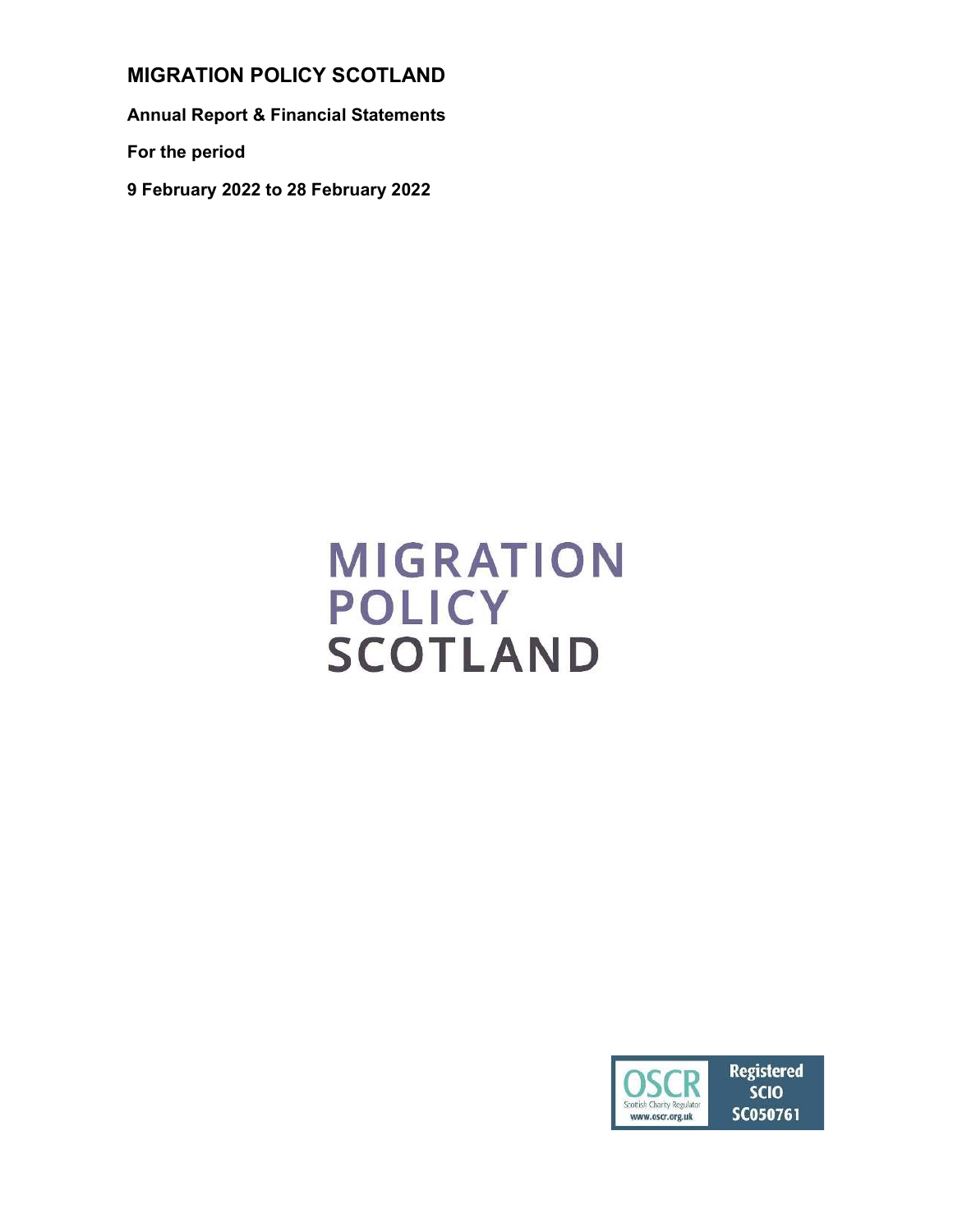# ANNUAL REPORT & FINANCIAL STATEMENTS

FOR THE PERIOD 9 FEBRUARY TO 28 FEBRUARY 2022

## **CONTENTS**

| $3 - 6$   |
|-----------|
|           |
|           |
|           |
| $10 - 11$ |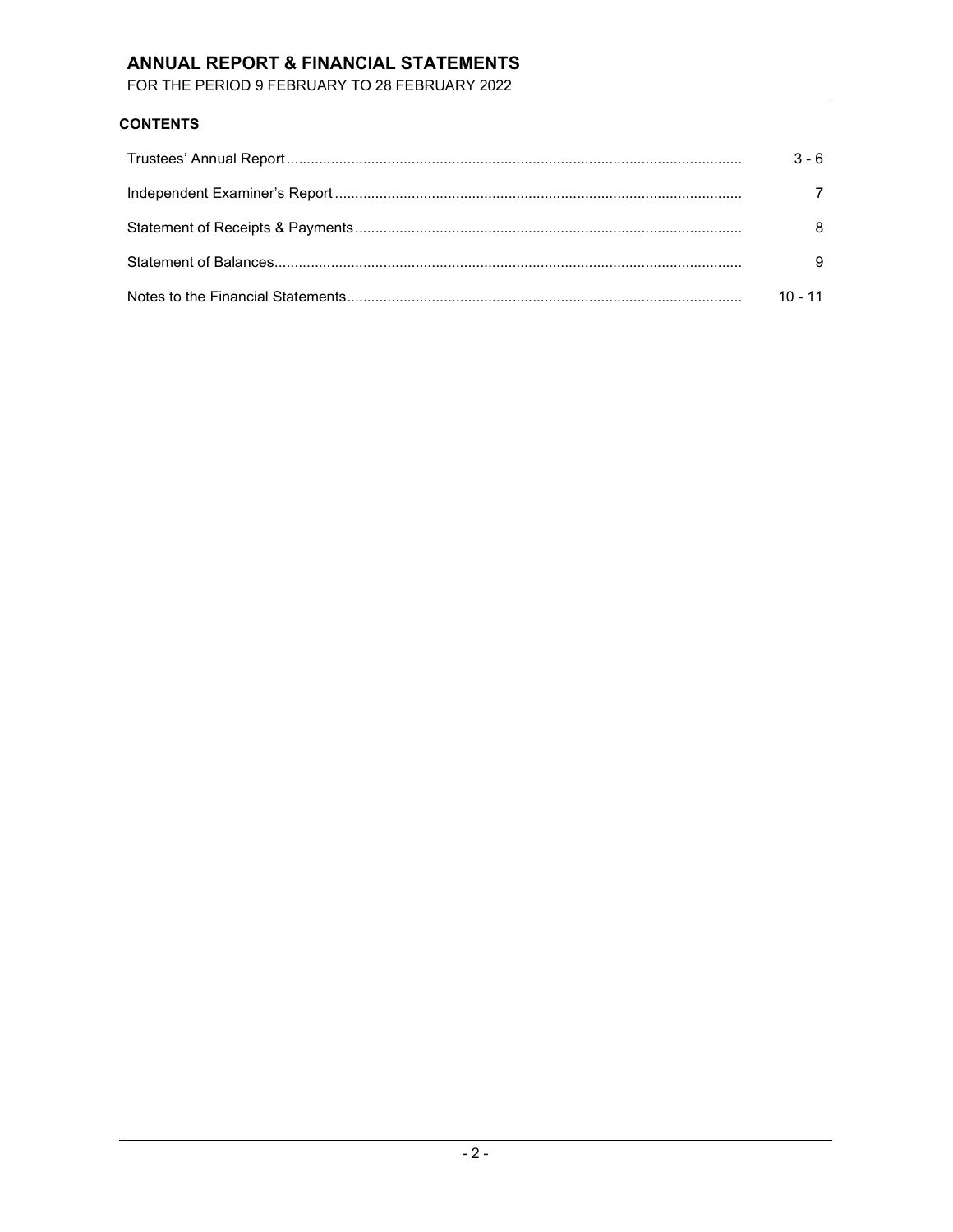# TRUSTEES' ANNUAL REPORT FOR THE PERIOD 9 FEBRUARY TO 28 FEBRUARY 2022

The trustees are pleased to present their report and financial statements together with the independent examiner's report for the period of 9 February 2022 to 28 February 2022.

# REFERENCE AND ADMINISTRATIVE DETAILS

| <b>Charity Name</b>                       | <b>Migration Policy Scotland</b>    |                            |
|-------------------------------------------|-------------------------------------|----------------------------|
| <b>Charity Number</b>                     | SC050761                            |                            |
| <b>Principal Address</b>                  | Registered Office (UK) Ltd          |                            |
|                                           | 5 South Charlotte Street            |                            |
|                                           | Edinburgh                           |                            |
| <b>Website Address</b>                    | EH <sub>2</sub> 4AN                 |                            |
| <b>Current Trustees</b>                   | www.migrationpolicyscotland.org.uk/ |                            |
|                                           | Christina Boswell                   | Chair                      |
|                                           | Grace McGill                        | <b>Treasurer</b>           |
|                                           | Rachel Marangozov                   | Secretary                  |
|                                           | Nick Bibby                          | Appointed 10 February 2021 |
| Other Trustees who served during the year |                                     |                            |
|                                           | Rebecca Kay                         | Resigned 25 April 2022     |
| <b>Bankers</b>                            | Unity Trust Bank                    |                            |
|                                           | PO Box 7193                         |                            |
|                                           | Planetary Road                      |                            |
|                                           | Willenhall                          |                            |
|                                           | WV1 9DG                             |                            |
| <b>Independent Examiner</b>               | Gillian Whyte, ACIE                 |                            |
|                                           | 14 Auchendarroch Street             |                            |
|                                           | Greenock                            |                            |
|                                           | <b>PA15 2TX</b>                     |                            |
|                                           |                                     |                            |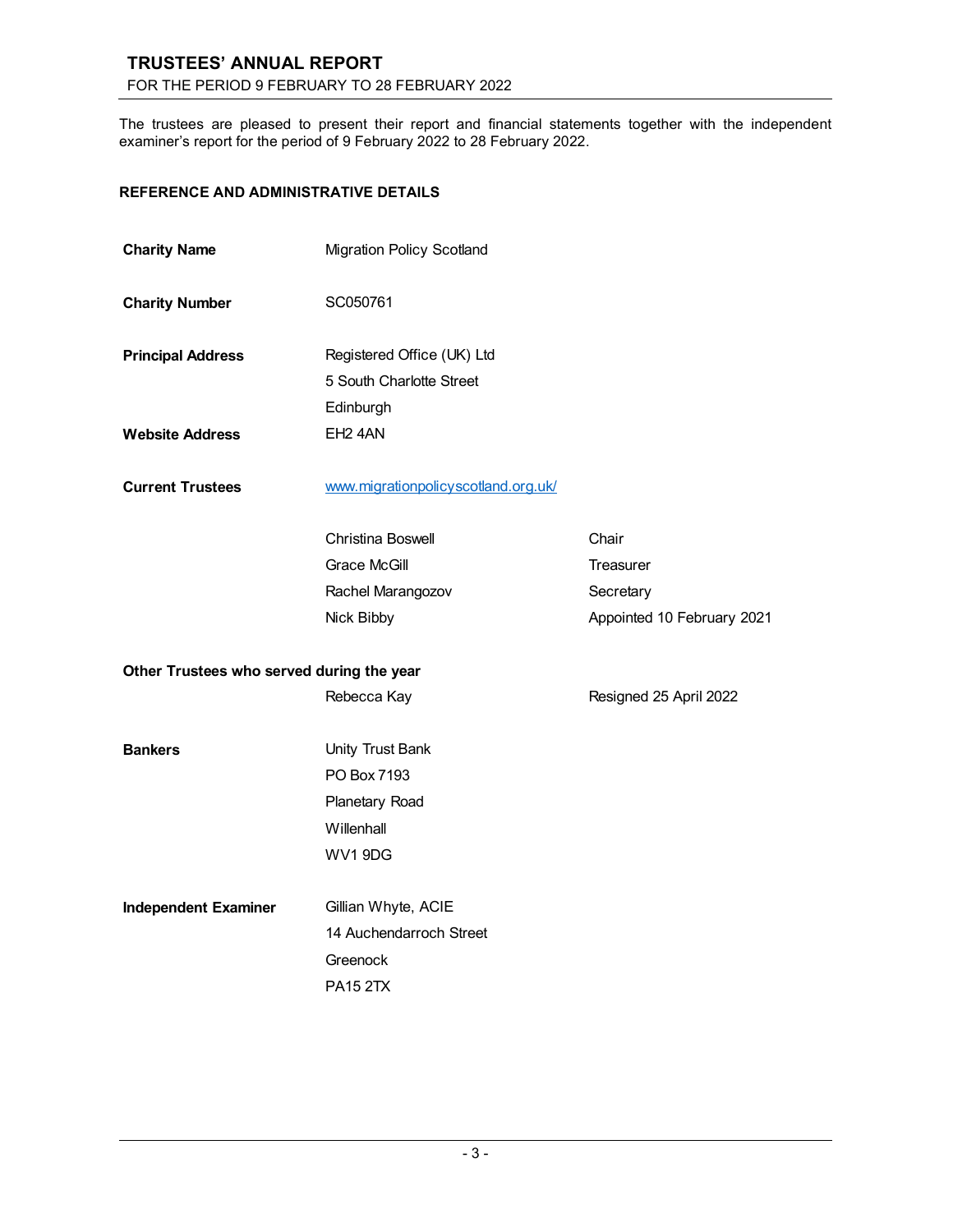# TRUSTEES' ANNUAL REPORT

FOR THE PERIOD 9 FEBRUARY TO 28 FEBRUARY 2022

#### STRUCTURE GOVERNANCE AND MANAGEMENT

#### Governing Document

Migration Policy Scotland was founded by its Director Sarah Kyambi and is a Scottish Charitable Incorporated Organisation (SCIO). It received its charitable status on the 9th February 2021 with the charity number SC050761 and is governed by a Constitution.

#### Appointment of Trustees

The Charity Trustees who are the members of the charity, make up the Board of Trustees.

During the financial period, the Charity Trustees held five board meetings and under the Constitution, there must be a minimum of three (3) trustees and a maximum of nine (9).

At the first Annual General Meeting (AGM), one of the Charity Trustees shall retire from office, but may be re-elected.

At the conclusion of each AGM (other than the first), any Charity Trustees appointed during the period since the preceding AGM shall retire from office but may be re-elected. There is currently no restriction on the number of terms served.

New trustees are appointed by existing Charity Trustees by way of a majority vote. New appointments are considered as a means to broaden the Board's skills, networks and perspective and can be appointed at any time.

Charity Trustees are not eligible to serve as an employee of the charity or receive any renumeration by the charity for carrying out his/her duties.

#### Organisational Structure

The organisation is comprised of Charity Trustees and Employees.

The Charity Trustees have the powers to appoint people to serve on the board and take decisions on changes to the constitution itself. They are also responsible for monitoring and controlling the financial position of the charity.

The charity is managed by a Director, who is responsible for the day to day running. During the financial period, the charity employed an Administrative Assistant and an Events Officer in a temporary capacity.

#### Affiliations:

Migration Policy Scotland has no political affiliations and is independent of government and any other organisation.

#### OBJECTS & ACTIVITIES

#### Charitable Purposes:

Migration Policy Scotland (MPS) was established with the following charitable purposes:

- The advancement of education.
- The promotion of religion or racial harmony.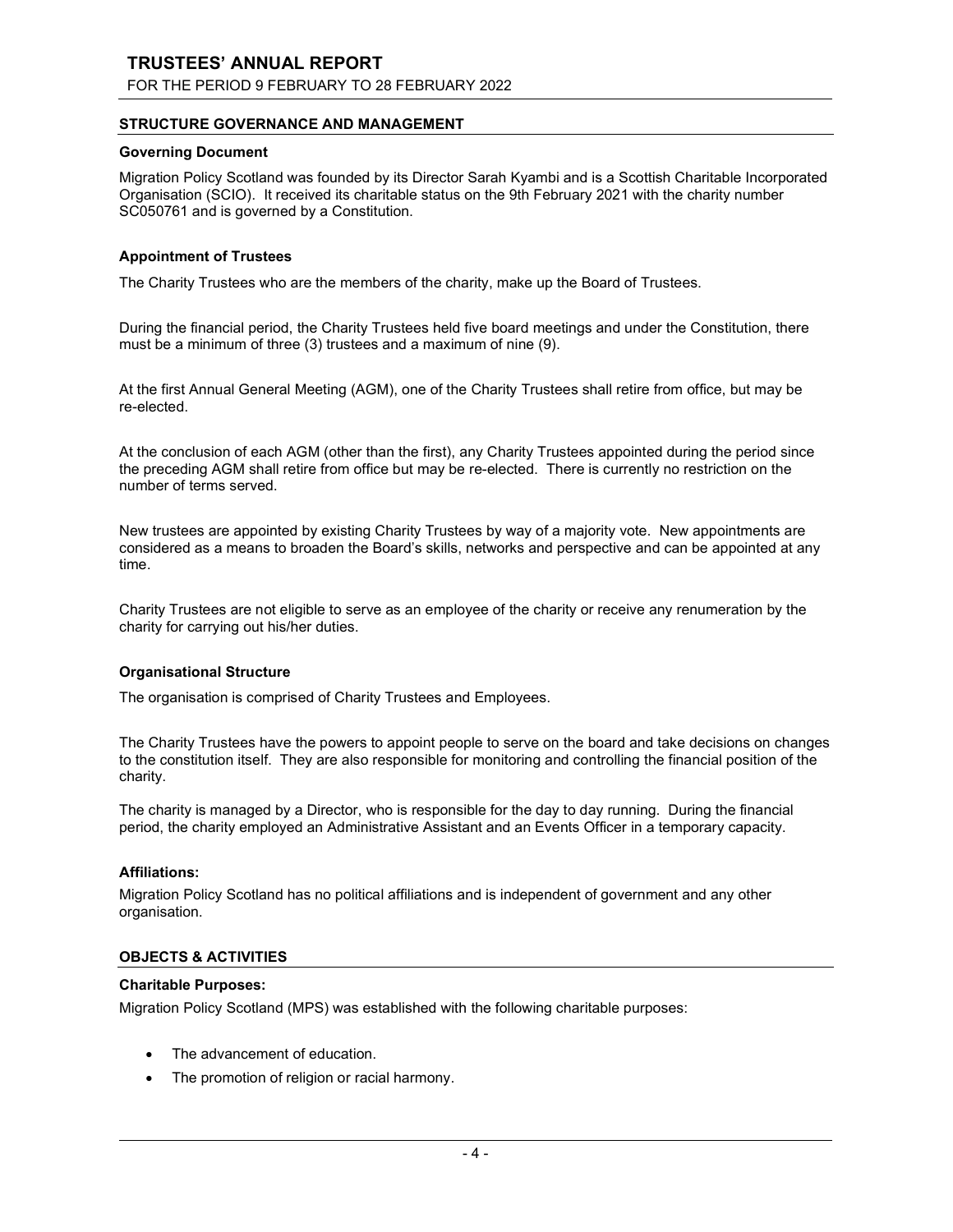# TRUSTEES' ANNUAL REPORT FOR THE PERIOD 9 FEBRUARY TO 28 FEBRUARY 2022

#### Activities:

Migration Policy Scotland promotes a constructive approach to migration. Our research and engagement activities seek to provide a home for open discussion and foster an informed response to the opportunities and challenges migration poses.

- We are a nonpartisan organisation and seek to engage with a wide range of stakeholders.
- We are a learning organisation and seek new and more effective ways of working.

# ACHIEVEMENTS & PERFORMANCE

This is the first year of the charity and the Charity Trustees and the Director focused primarily on Migration Policy Scotland's operational set up, programme development and launch. This included setting up appropriate systems and processes and adopting a core suite of polices including: a Health and Safety Policy, an Equality, Diversity and Inclusion Policy, an Adult Safeguarding Policy and a comprehensive Employee's Handbook. A risk assessment and skills audit were undertaken and strategies to manage risk were adopted including insurance and a detailed Key Person Replacement plan.

MPS is a member of voluntary sector support organisations (EVOC, SCVO and ACOSVO) and has made use of the training and resources they provide. It has also invested in a Leadership Development Programme and coaching for its Director. These actions were taken to ensure a fully compliant, robustly run and sustainable organisation.

The Migration Policy Scotland website has been developed and the organisation launched on 29 October 2021. The launch event was sold out with over 140 people registered to attend or on the waiting list. The Launch included an address by the Scottish Minister with responsibility for migration, Jenny Gilruth as well as an expert panel discussion and break out consultation workshops on developing a Platform on Migration for Scotland.

The launch provided an important opportunity to showcase the organisation, raise awareness of its purpose and approach and promote discussion of the emerging trends and priorities relating to migration in Scotland. MPS' launch publication 'Scotland's Migration Futures: Challenges, opportunities, options' (October 2021) benefits a wide range of stakeholders in Scotland by providing a key update by leading experts across seven migration dimensions. Our programme for 2021-23 and brochure are a guide for stakeholders and potential partners on our areas of focus and way of working.

The Director is currently the only permanent employee. Over the year an administrative assistant and an events officer were temporarily employed to add capacity. All employees were paid at least the Scottish Living Wage. Contractors and specialist service providers were hired where necessary.

Aside from the launch, Migration Policy Scotland held an event with COSLA 'UK Labour Immigration Post-Brexit? Local Authorities' Experiences as Employers on 12 November 2021. This brought together over 40 participants (representing at least 25 Scottish Local Authorities) to discuss the impacts of the new pointsbased system for labour migration. Alongside a presentation from the Director Sarah Kyambi, participants benefitted from inputs on immigration law and employment law by lawyers from Burness Paull.

In its first year Migration Policy Scotland had meetings with over 50 external stakeholders feeding into the development of our programme and plans for activities to promote a more constructive approach to migration.

Our main funders have been the Joseph Rowntree Charitable Trust and the Paul Hamlyn Foundation. We thank them for their continuing support. The work we are doing is making progress towards meeting the need for more capacity on migration (outside asylum and refugees) in Scotland as evidenced in the Migration Policy Scotland Project Scoping Report (February 2020).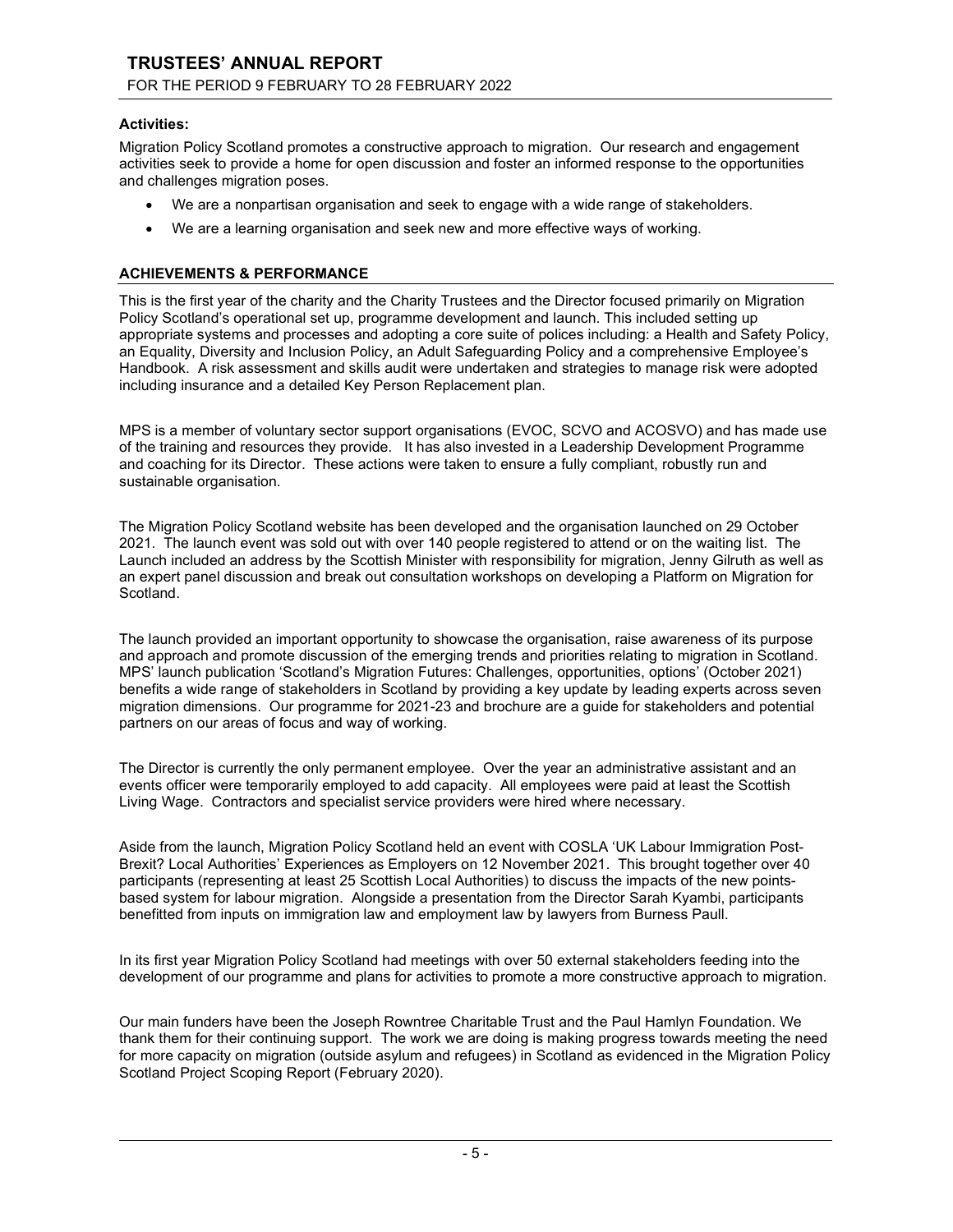# TRUSTEES' ANNUAL REPORT

### FOR THE PERIOD 9 FEBRUARY TO 28 FEBRUARY 2022

#### FINANCIAL REVIEW

#### **Overview**

This is the first year the charity has submitted their accounts to OSCR. Income of £75,282 was received and the main source of income was grant funding.

Expenditure totalling £49,641 was spent carrying out the charitable activities. At the end of the financial period, the charity had a surplus of £25,641.

#### Donated Facilities & Services

The Charity Trustees would like to thank the service provided by all the charity's volunteers, who have helped contribute towards the success and achievements made within this past year.

#### Reserves Policy

The charity's reserves at the end of the financial year were £8,330. The charity is still in its infancy and the Charity Trustees have agreed to set aside 10% of its annual turnover as reserves. They have met this target.

Reserves will support the overall forward planning of the organisation's work in the face of inevitable uncertainties in income streams. The Charity Trustees will review the reserves policy as the organisation grows.

#### FUTURE PLANS

In 2022-23, MPS will promote a constructive approach to migration by delivering research and engagement activities in line with our programme. This is structured around two key strands: 'Migration Systems' and 'Migration Experiences' with focus on the impacts of Covid-19 and the UK leaving the EU as priorities.

We will be building on our governance structures by integrating our newly formed Sounding Board and developing a Migrant Lived Experience Panel. We are working towards the setting up of a paid internship programme for people from disadvantaged migrant backgrounds as part of our commitment to racial justice, diversity, and inclusion.

#### APPROVAL

This report was approved by the trustees on the  $20<sup>th</sup>$  May 2022 and is signed on their behalf by:

Christina Boswell Trustee (Chair)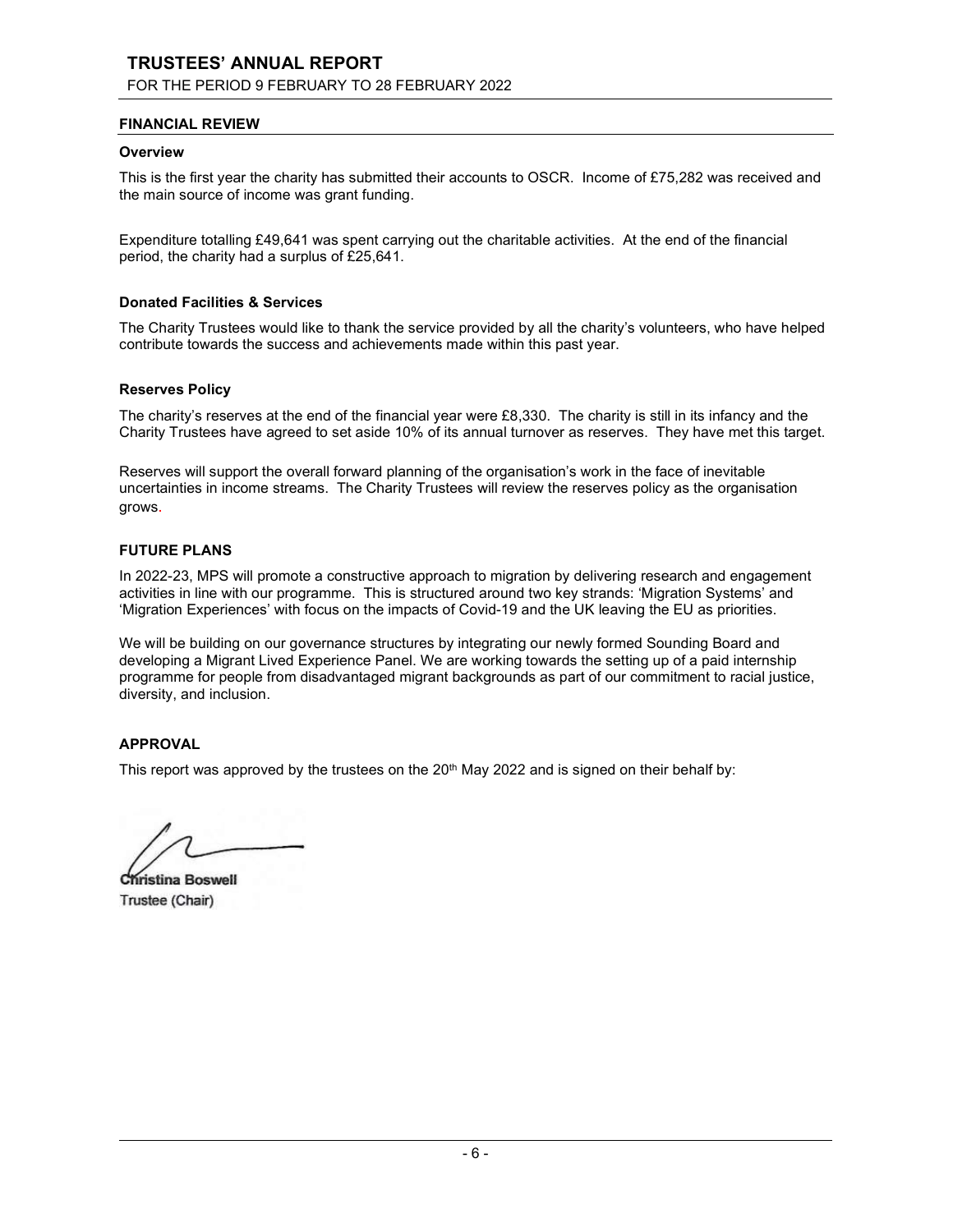# INDEPENDENT EXAMINER'S REPORT

FOR THE PERIOD 9 FEBRUARY TO 28 FEBRUARY 2022

### Independent Examiner's Report to the Trustees of Migration Policy Scotland

I report on the accounts of the charity for the year ended 28 February 2022, which are set out on pages 8 to 11.

#### Respective responsibilities of Trustees and Examiner

The charity's trustees are responsible for the preparation of the accounts in accordance with the terms of the Charities and Trustee Investment (Scotland) Act 2005 ("the 2005 Act") and the Charities Accounts (Scotland) Regulations 2006 (as amended) ("the 2006 Regulations"). The trustees consider that the audit requirement of Regulation (10)(1)(d) of the 2006 Regulations does not apply. It is my responsibility to examine the accounts under section (44)(1)(c) of the 2005 Act and to state whether particular matters have come to my attention.

#### Basis of Independent Examiner's Statement

My examination is carried out in accordance with Regulation 11 of the 2006 Regulations. An examination includes a review of the accounting records kept by the charity and a comparison of the accounts presented with those records. It also includes consideration of any unusual items or disclosures in the accounts, and seeks explanations from the trustees concerning any such matters. The procedures undertaken do not provide all the evidence that would be required in an audit, and consequently I do not express an audit opinion on the view given by the accounts.

#### Independent Examiner's Statement

In connection with my examination, no matter came to my attention:-

- 1. which gives me reasonable cause to believe that in any material respect, the requirements
	- $\bullet$  to keep accounting records in accordance with section  $44(1)(a)$  of the 2005 Act and Regulation 4 of the 2006 Regulations, and
	- to prepare accounts which accord with the accounting records and comply with Regulation 9 of the 2006 Regulations

have not been met, or

2. to which, in my opinion, attention should be drawn in order to enable a proper understanding of the accounts to be reached.

Why te

Gillian Whyte, ACIE 14 Auchendarroch Street **Greenock** PA15 2TX 25 May 2022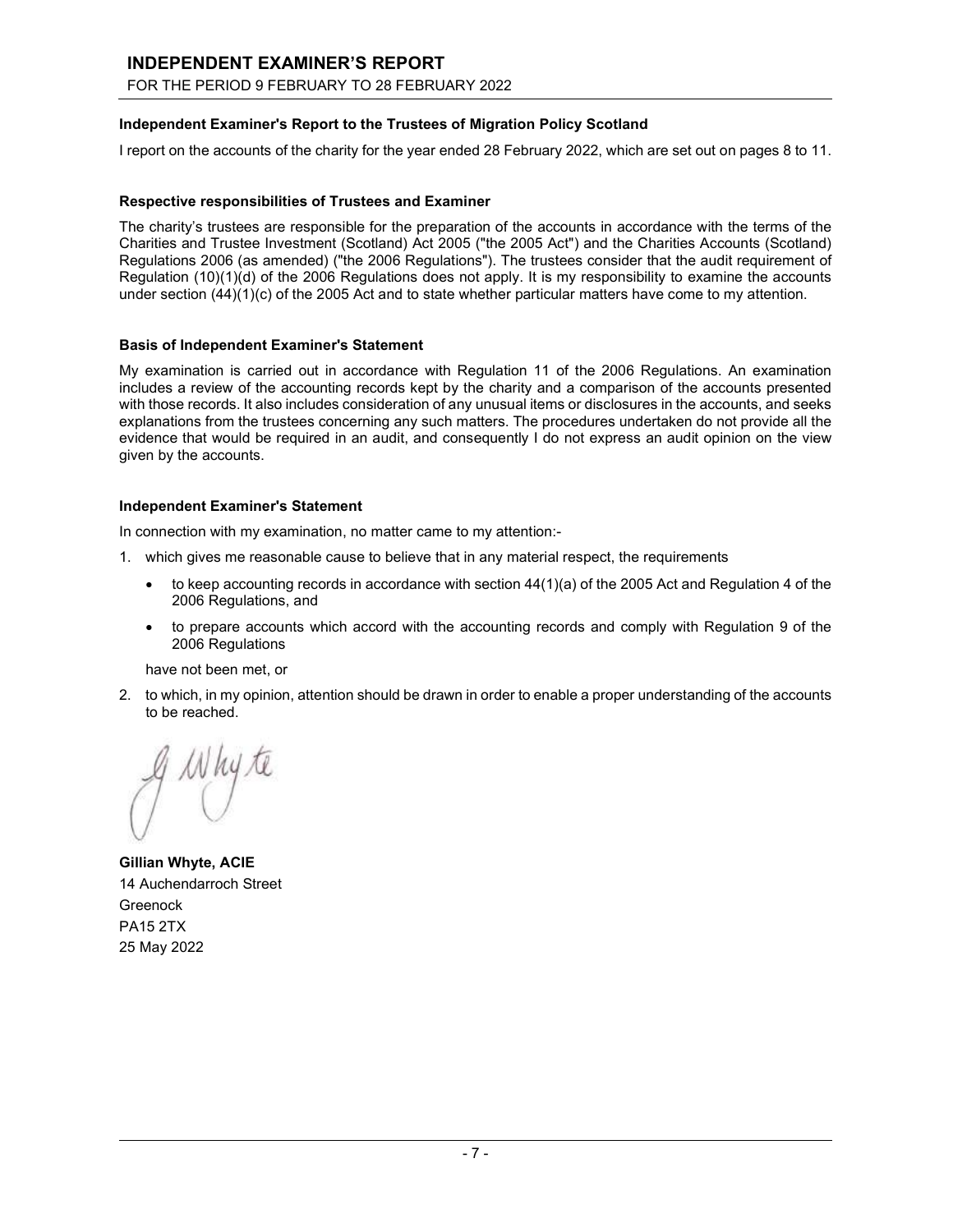# STATEMENT OF RECEIPTS & PAYMENTS FOR THE PERIOD 9 FEBRUARY TO 28 FEBRUARY 2022

|                                    |      | Unrestricted | Restricted   | Total  |
|------------------------------------|------|--------------|--------------|--------|
|                                    | Note | <b>Funds</b> | <b>Funds</b> | 2022   |
| <b>Receipts</b>                    |      | £            | £            | £      |
| Donations                          |      | 482          |              | 482    |
| Grants                             | 5    | 47,500       | 27,000       | 74,500 |
| <b>Other Charitable Activities</b> |      | 300          |              | 300    |
|                                    |      | 48,282       | 27,000       | 75,282 |
|                                    |      |              |              |        |
| <b>Payments</b>                    |      |              |              |        |
| <b>Charitable Activities</b>       | 6    | 37,589       | 10,942       | 48,531 |
| <b>Governance Costs</b>            |      |              |              |        |
| <b>Trustee Expenses</b>            |      | 461          |              | 461    |
|                                    |      | 38,050       | 10,942       | 48,992 |
| Purchase of Fixed Assets           |      | 649          |              | 649    |
|                                    |      | 38,699       | 10,942       | 49,641 |
|                                    |      |              |              |        |
| Net movement in funds              |      | 9,583        | 16,058       | 25,641 |
| Transfers between funds            |      |              |              |        |
| Surplus/(Deficit) for year         |      | 9,583        | 16,058       | 25,641 |

This is the first year of the charity and therefore there is no comparative figures. The Notes on pages 10 to 11 form an integral part of these accounts.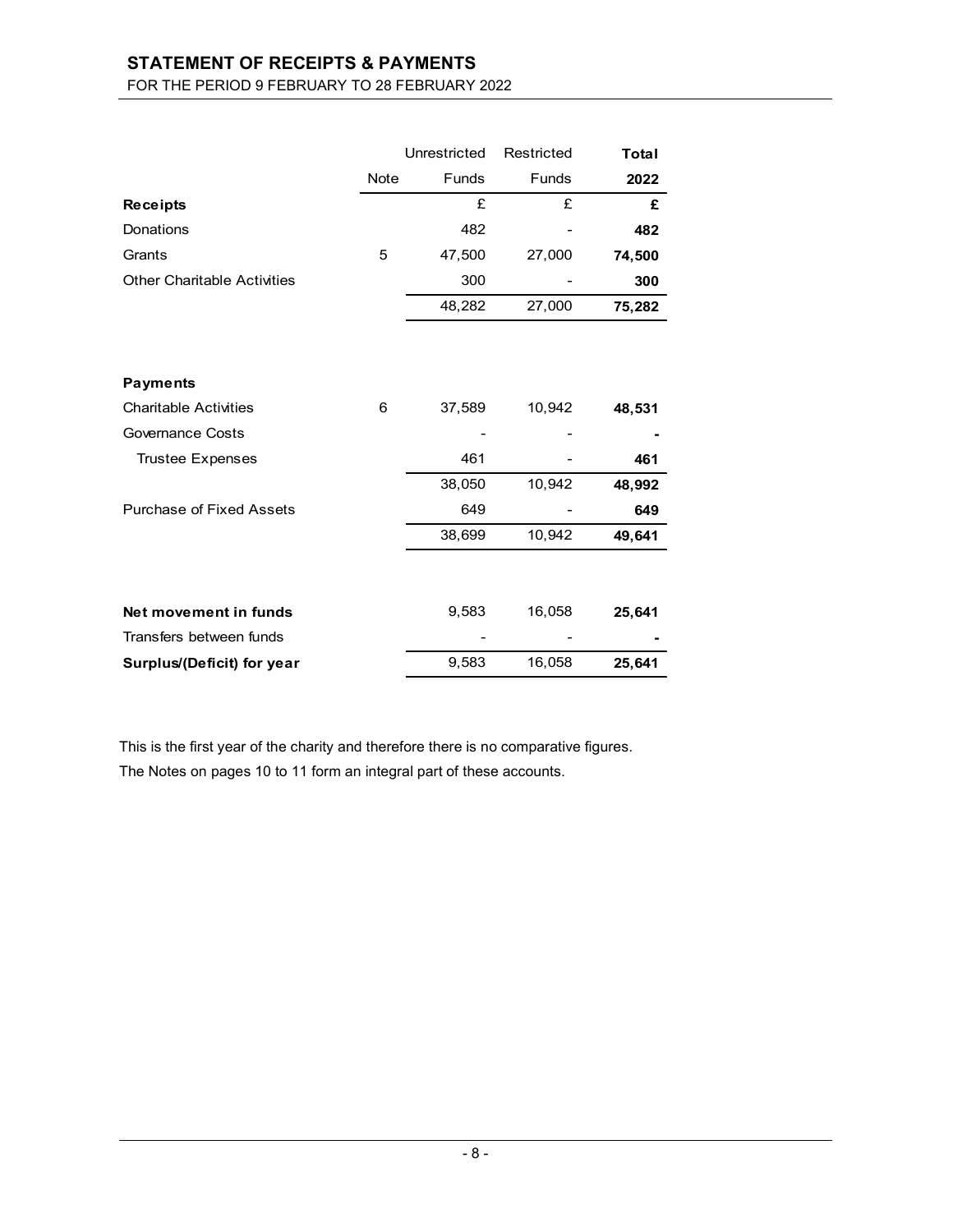# STATEMENT OF BALANCES

AS AT 28 FEBRUARY 2022

|                                 |      | Unrestricted | Restricted   | Total  |
|---------------------------------|------|--------------|--------------|--------|
|                                 | Note | <b>Funds</b> | <b>Funds</b> | 2022   |
| <b>Funds Reconciliation</b>     |      | £            | £            | £      |
| Balance as at 01 March 2021     |      |              |              |        |
| Surplus/(Deficit) for year      |      | 9,583        | 16,058       | 25,641 |
| Balance as at 28 February 2022  |      | 9,583        | 16,058       | 25,641 |
| <b>Bank &amp; Cash Balances</b> |      |              |              |        |
| Cash at Bank                    |      | 9,583        | 16,058       | 25,641 |
|                                 |      | 9,583        | 16,058       | 25,641 |
| <b>Other Assets</b>             |      |              |              |        |
| Lenovo Laptop                   |      | 649          |              | 649    |
|                                 |      | 649          |              | 649    |
| <b>Liabilities</b>              |      |              |              |        |
| Independent Examination         |      | 500          |              | 500    |
| <b>Administration Costs</b>     |      | 500          |              | 500    |
| <b>IT Web Hosting</b>           |      | 98           |              | 98     |
| <b>Trustee Expenses</b>         |      | 155          |              | 155    |
|                                 |      | 1,253        |              | 1,253  |

This is the first year of the charity and therefore there is no comparative figures.

The Notes on pages 10 to 11 form an integral part of these accounts.

These accounts were approved by the trustees on 20<sup>th</sup> May and are signed on their behalf by:

Christina Boswell Trustee (Chair)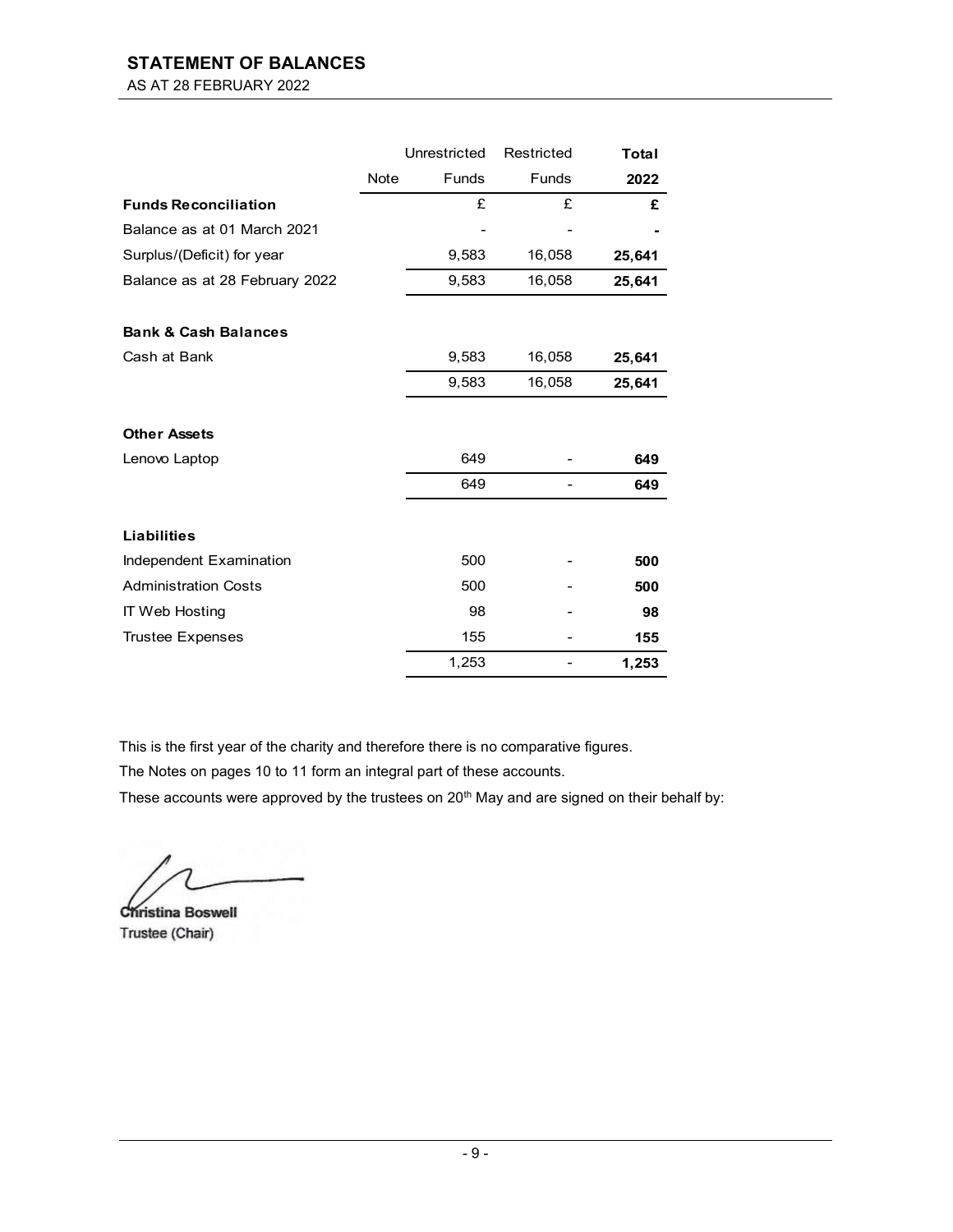# NOTES TO THE FINANCIAL STATEMENTS

FOR THE PERIOD 9 FEBRUARY TO 28 FEBRUARY 2022

#### 1. Basis of Preparation

These accounts have been prepared on the receipts & payments basis in accordance with:

- (a) The Charities and Trustee Investment (Scotland) Act 2005
- (b) The Charities Accounts (Scotland) Regulations 2006 (as amended)
- There have been no changes to the basis of preparation or to the previous year's accounts.

#### 2. Fund Accounting

- (a) Unrestricted funds are those that can be expended at the discretion of the trustees in the furtherance of the objects of the charity.
- (b) Restricted funds are those that may only be used for specific purposes. Restrictions arise when specified by the donor, or when funds are raised for specific purposes.
- (c) The purposes of the funds are shown in Note 8.

#### 3. Taxation

- (a) The charity is not liable to income tax or capital gains tax on its charitable activities.
- (b) The charity is not registered for VAT, thus all costs are shown inclusive of VAT charged.

#### 4. Transactions with trustees and related parties

- (a) No remuneration was paid to trustees or any persons connected with them during the year  $($ : £Nil).
- (b) Expenses totalling £230 were reimbursed to 2 trustees.
- (c) The charity's insurance policy includes trustee indemnity insurance cover for all of its trustees.

#### 5. Grant Funding

|                                         | Unrestricted | Restricted   | Total  |
|-----------------------------------------|--------------|--------------|--------|
|                                         | <b>Funds</b> | <b>Funds</b> | 2022   |
|                                         | £            | £            | £      |
| The Joseph Rowntree Charitable<br>Trust | 47,500       |              | 47,500 |
| Paul Hamlyn Foundation                  |              | 27,000       | 27,000 |
|                                         | 47,500       | 27,000       | 74,500 |